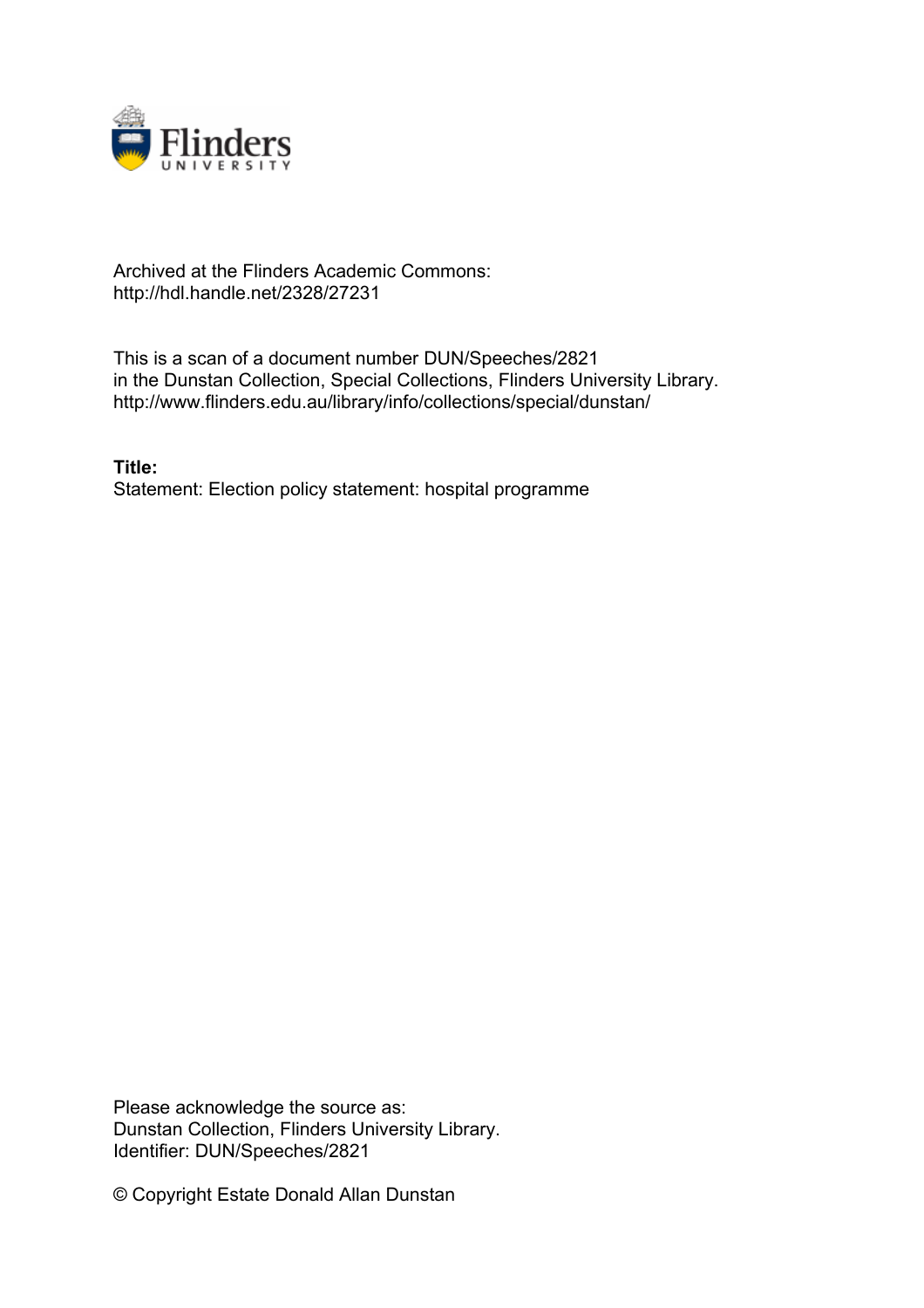*A8X\* 



**TATEMENT from the Premier** 

Date............June 29, 1975...

**Embargo** 

**State Administration Centre, Victoria Square, Adelaide, South Australia 5001 228 4811** 

# **ELECTION POLICY STATEMENT - HOSPTTAL PROGRAMME**

**The State Government's Hospitals and Health Care Construction Programme would be dramatically expanded, the Premier, Mr. Dunstan, said today.** 

**He said that this would be the result of Medibank arrangements and a .^jtate Government election commitment to allocate \$83M. of loan funds to hospital construction.'** 

**Mr. Dunstan said that the programme would "put South Australia ahead of every other State in health and hospital care".** 

- **He said that in his policy speech he had committed his Government to -**
	- **\* Hostels for intellectually retarded patients;**
	- **\* A major centre for the treatment of alcoholics and drug addiction;**
	- **\* New general hospital buildings at Whyalla and at Elizabeth, to replace the existing Whyalla Hospital and the Lyall McEwin Hospital;**
	- **A re-developed and extended Queen Victoria Hospital;**  ft
	- **Substantial additions to the beds available at Modbury.Hospital;**   $\star$
	- **Nursing homes for the aged;**   $\mathbf{r}$
	- **Improvements and additions to the Port Lincoln Hospital;**   $\mathbf{r}$
	- **Extended community health and rehabilitation programmes.**  ft

### **FLINDERS MEDICAL CENTRE :**

**He said that of the \$83M. loan commitment, \$23M. would be spent on the Flinders Medical Centre.** 

**This would be for -**

**\* The completion of the Phase II building, the Main Ward Block, the Diagnostic Laboratories, an X-Ray Department, an Outpatients Department and the Operating Theatre Suite;**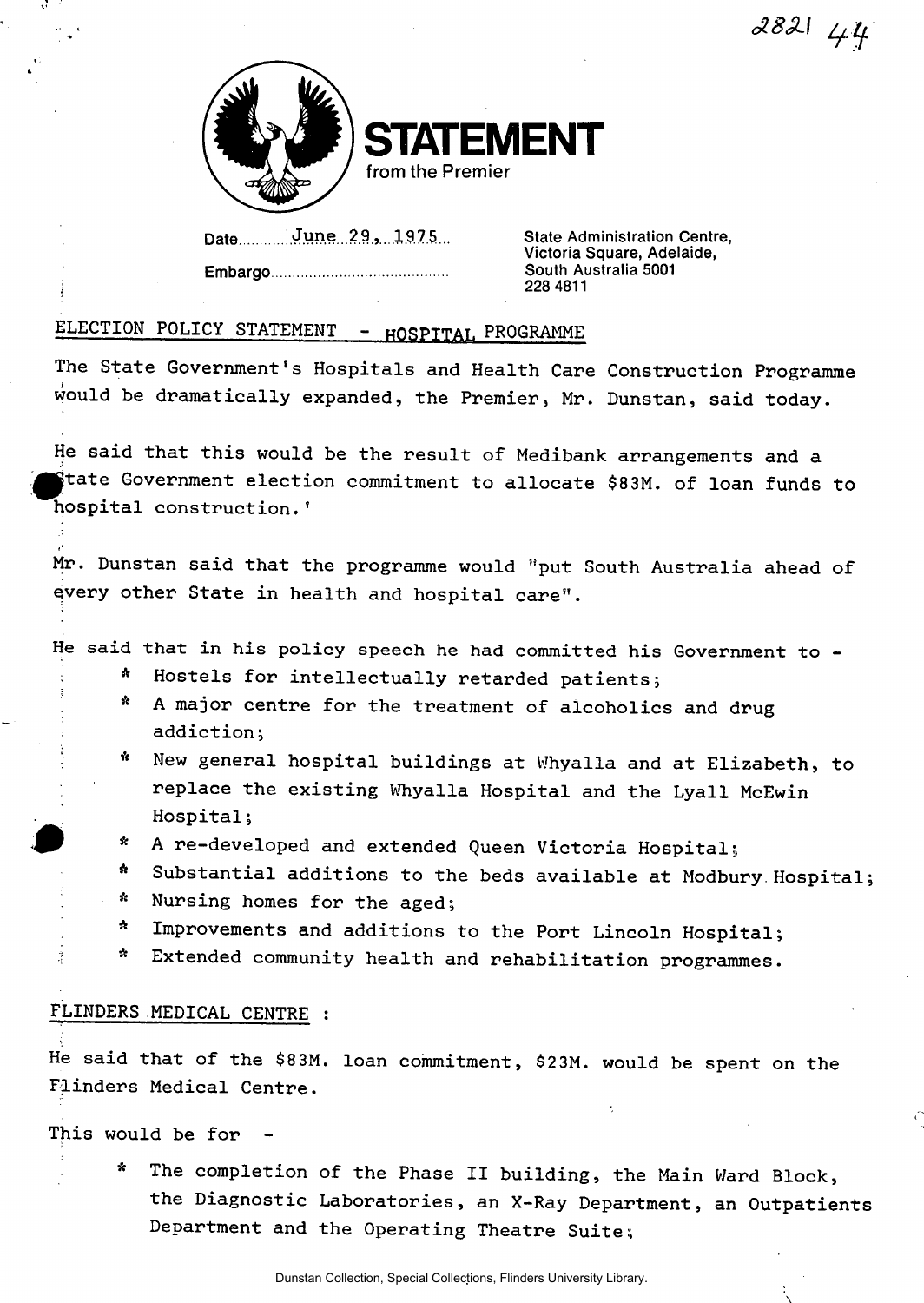- **\* The construction of Phase III Buildings, including an additional 197 beds.**
- **\* The commencement of Phase IV to provide a total of 710 beds with accommodation for a coronary care unit and the departments of rehabilitation and psychiatry.**

### **GLENSIDE AND HILLCREST HOSPITALS :**

 $\chi^2$ 

**The Premier said \$6M. will be spent on Glenside and Hillcrest Hospitals,** 

**fhe new Glenside works would include -**

- **\* Erection of three single storey 64 bed sub-acute wards;**
- **\* Single storey 128 bed psycho-geriatric ward;**
- **\* Two single storey 42 bed maximum care wards;**
- **\* Renovation of the Paterson House Receiving Centre and the upgrading of administration offices.**

**He said that current construction of a 64 bed single storey building will be completed in 1976.** 

**Mr. Dunstan said that in Hillcrest the programme would give -**

- **\* New admissions ward with accommodation for 42 patients;**
- **\* A 40 bed diagnostic and assessment unit for psycho-geriatric patients and day hospital accommodation;**
- **\* A 128 bed psycho-geriatric ward for long term chronically handicapped patients.**

### **y.A.H . - NORTHFIELD WARDS :**

**The Premier said that the programme provided for the Northfield Wards of the**  Royal Adelaide Hospital to be redeveloped at a cost of \$7M.

**He said that Stage I construction would provide eight new wards for accommodating 200 geriatric patients and a new energy complex to be Completed in 1976.** 

**Stage II would include the subsequent stages of the total redevelopment.** 

# **MODBURY HOSPITAL :**

**The Premier said \$3M. will provide substantial additions to the beds available at the Modbury Hospital. Future work would include -**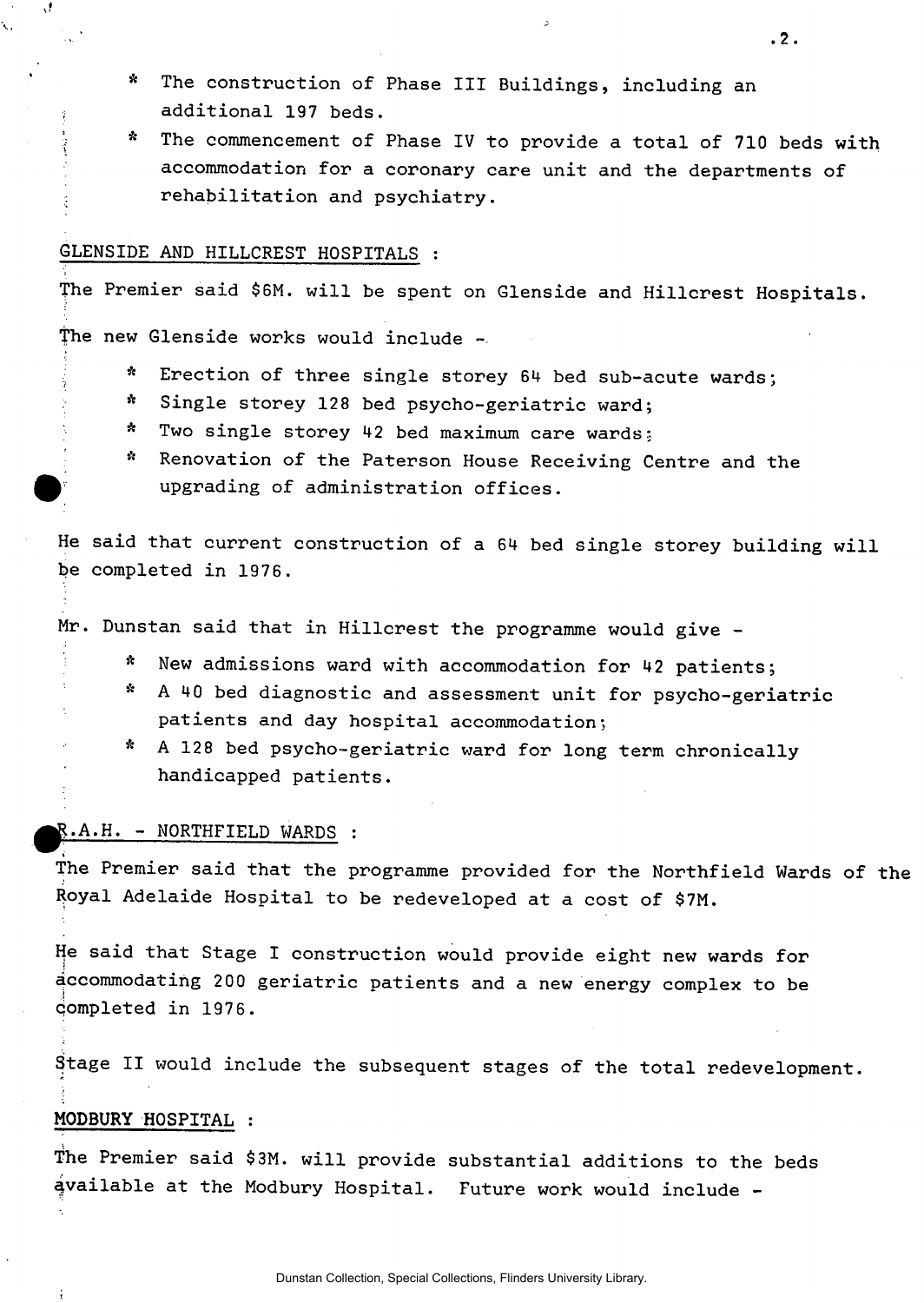- **\* A three storey building for nurse training;**
- **\* New building for psychiatric in-patients and day patients;**
- **: \* Three level extension to the North Wing;**
- **i \* Extension to the South Wing of five floors to" provide 250 beds, laboratories and X-Ray Department.**

### **ROYAL ADELAIDE HOSPITAL :**

 $\mathcal{N}_{\mathcal{A}}$ 

**He said that over the next three years \$3M. will be spent on the Royal Adelaide Hospital. The works would include -**

- **\* Conversion of existing ward area to provide a new major thoracic operating theatre;**
- **\* A new building to house a decompression chamber;**
- **\* A multi-storey building to accommodate specialised services, | including cardiac neuro-surgery and gastro-enterology services;**
- **\* A new building for on-site accommodation for medical staff.**

**The Premier also announced that a centralised frozen food factory, costing \$6M., would be built at Dudley Park with an initial capacity of 25,000 meals a day on a one shift basis.** 

**This would provide meals for the Modbury Hospital, the Strathmont Training Centre, the Glenside Hospital, the Flinders Medical Centre and other institutions.** 

### **MOUNT GAMBIER HOSPITAL :**

**The Premier said that in the South East the programme included a \$1M. "expenditure to -**

- **\* Extend the X-Ray Department and install additional X-Ray ; equipment;**
- **\* Develop the hospital laundry to provide a regional laundry and linen service;**
- **\* Complete the new Nurse Training School and add five storeys to the Nurses' Home to accommodate another 60 nurses.**

# **PORT AUGUSTA HOSPITAL :**

**In Port Augusta, the Hospital programme would provide for a \$2M. 26 bed addition for geriatric patient accommodation, physiotherapy and occupational therapy facilities, and an IMVS laboratory and ancillary**  .<br>من **6ffices.**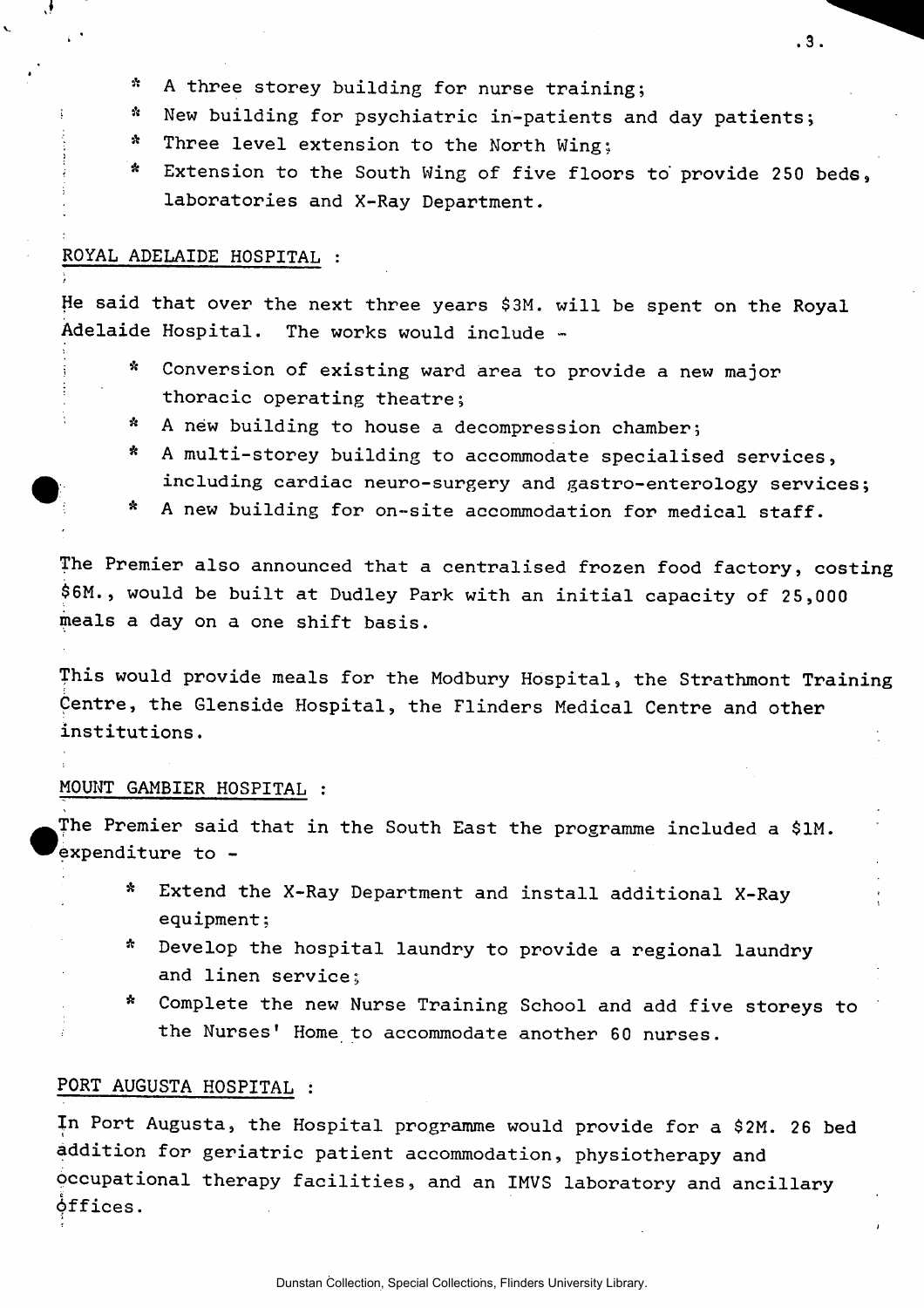### **PORT PIRIE HOSPITAL :**

**The Premier said \$3M. will be spent over the next three years on Port Pirie Hospital as part of Phase II of its redevelopment.** 

**A new medical geriatric ward block to accommodate 60 patients would consist of 8 six-bed wards, 2 two-bed wards and 8 single bed wards.** 

**The new block will be air-conditioned and would include a dining room, day room, physiotherapy and occupational therapy wing and ancillary rooms.** 

### **ADELAIDE CHILDRENS HOSPITAL :**

**Mr. Dunstan said that the involvement and concern of the State Government for health care of the children of South Australia is reflected in the \$12M. to be spent over the next three years on the Adelaide Childrens Hospital development scheme.** 

**The total scheme of three phases is to be developed over the next five years.** 

#### **AGED CARE :**

**Care of the aged is also high on the list of priorities with the spending of \$11M. for the new 10 storey building of the second stage of the Home for Incurables extensions.** 

**The 416 bed East Block will provide long stay accommodation for incapacitated patients suffering from a chronic disease or illness and in need of constant nursing care.** 

### **DENTAL THERAPY :**

**Following the construction of the new Dental Training School at Somerton Park, a further \$5M. will be spent on a Principal School for Dental Therapists and Administration Headquarters at North Terrace, Adelaide.** 

**This will allow the present intake of Dental Therapy students to be increased from 48 to 64.** 

**Expansion of the School Dental Services aims to achieve the provision of free dental care to all primary schoolchildren in South Australia by 1980, extending later to include all children up to age 15 by 1985.**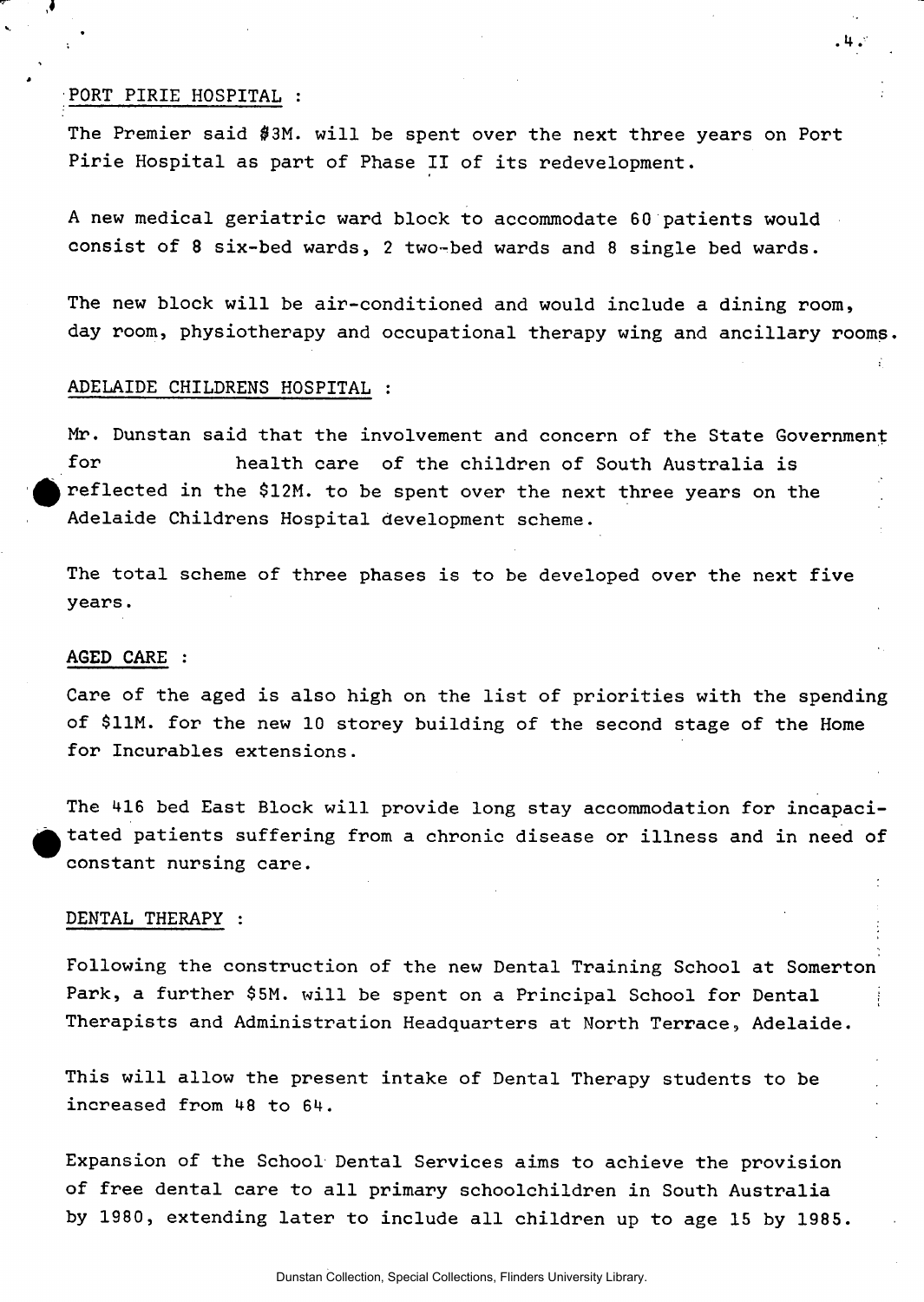**There are now 40 static dental clinics in country and metropolitan primary schools.** 

**In remote areas there are 12 mobile clinics.** 

**A further 14 static clinics and 13 mobile clinics will be completed in 1976 .** 

**A mobile clinic parking area for 50 mobile clinics, repair depot and dental store will be established at Regency Park by 1977.** 

**The Premier also announced the Government's Community Health Election Proposals.** 

**He said that thirty new projects concerning community health, community mental health and alcohol and drug dependency would be implemented in 1975-76.** 

**Approximately one-third would involve centres for primary health care, while others would cover activities such as aid for the handicapped, community psychiatric services, health education and the provision of occupational health services.** 

**Mr. Dunstan said that the Government would make fully operational community health facilities and services in the metropolitan areas of St. Agnes, Ingle Farm, Clovelly Park and Christies Beach, and in the country areas at Ceduna, Keith and Coonalpyn.** 

**He said others would be completed in Port Lincoln, Cummins, Tumby Bay, Coober Pedy, Murray Bridge, Kingoonya and the metropolitan project at Angle Park.** 

**He said the Government's social work services to general practitioners in areas of need would continue together with specialist courses of training for para-medical aides and community health nurses.** 

**The Premier said that the Government was committed to extending domiciliary care services throughout the State.** 

**He said that the present fourteen units, covering major population areas in metropolitan and country districts, would be increased to 21 in both metropolitan and country areas.** 

Dunstan Collection, Special Collections, Flinders University Library.

**I. I. I. I. I. I. I. I. I. I. I. I. I. I. I. I. I. I. I. I. I. I. I. I. I. I. I. I. I. I. I. I.**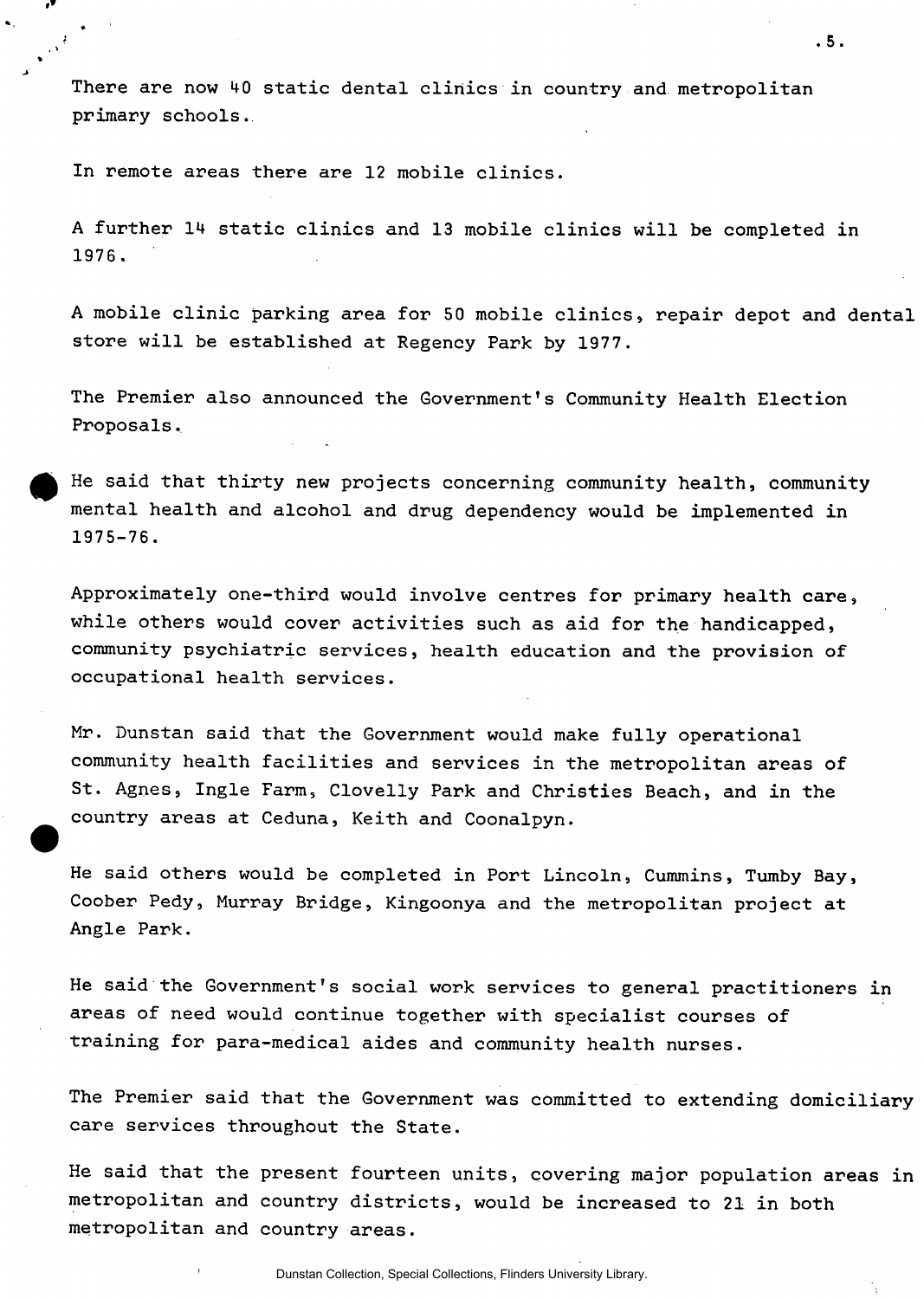

/

**STATEMENT from the Premier** 

Date June 29, 1975.

**Embargo** 

**State Administration Centre, Victoria Square, Adelaide, South Australia 5001 228 4811** 

4. LI

# **ELECTION POLICY STATEMENT - HOSPITAL PROGRAMME**

**The State Government's Hospitals and Health Care Construction Programme upuld be dramatically expanded, the Premier, Mr. Dunstan, said today.** 

**He said that this would be the result of Medibank arrangements and a ^tate Government election commitment to allocate \$83M. of loan funds to hospital construction.'** 

**Mr. Dunstan said that the programme would "put South Australia ahead of qjvery other State in health and hospital care".** 

- **He said that in his policy speech he had committed his Government to -**
	- **; \* Hostels for intellectually retarded patients;**
	- **! \* A major centre for the treatment of alcoholics and drug addiction;**
	- **New general hospital buildings at Whyalla and at Elizabeth, to replace the existing Whyalla Hospital and the Lyall McEwin Hospital;**  ft
	- **A re-developed and extended Queen Victoria Hospital;**  *a*
	- **Substantial additions to the beds available at Modbury Hospital;**   $\mathbf{r}$
	- **Nursing homes for the aged;**   $\mathbf{r}$
	- **Improvements and additions to the Port Lincoln Hospital;**   $\star$
	- **Extended community health and rehabilitation programmes.**  ft

# **FLINDERS MEDICAL CENTRE :**

**He said that of the \$83M. loan commitment, \$23M. would be spent on the Flinders Medical Centre.** 

**This would be for -**

**\* The completion of the Phase II building, the Main Ward Block, the Diagnostic Laboratories, an X-Ray Department, an Outpatients Department and the Operating Theatre Suite;**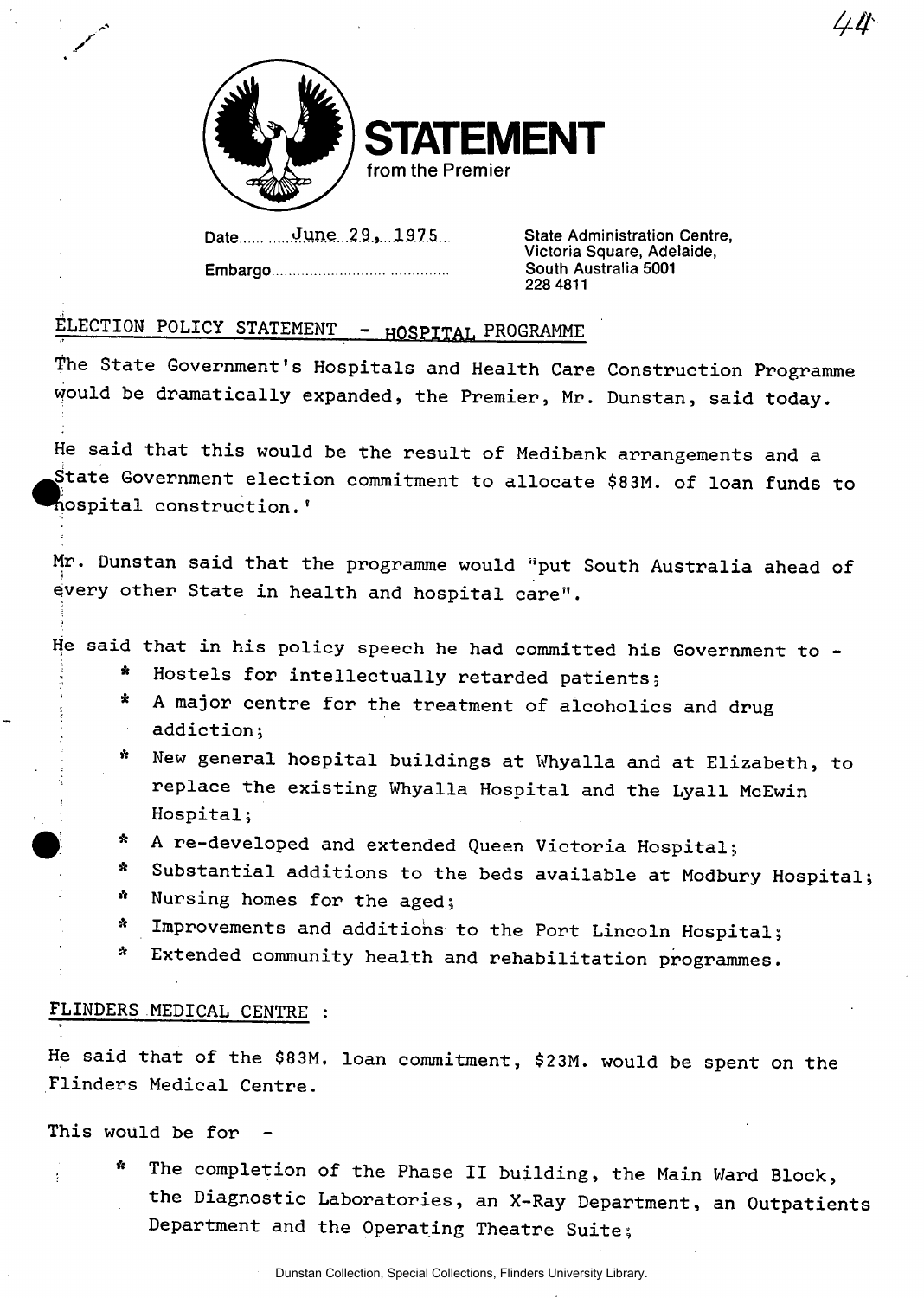- **\* The construction of Phase III Buildings, including an additional 197 beds.**
- **\* The commencement of Phase IV to provide a total of 710 beds with ' accommodation for a coronary care unit and the departments of rehabilitation and psychiatry.**

### **GLENSIDE AND HILLCREST HOSPITALS :**

**i** 

*<* 

**The Premier said \$6M. will be spent on Glenside and Hillcrest Hospitals.** 

**The new Glenside works would include ~** 

- ft **Erection of three single storey 64 bed sub-acute wards;**
- ft **Single storey 128 bed psycho-geriatric ward;**
- $\mathbf{r}$ **Two single storey 42 bed maximum care wards:**
- $\mathbf{r}$ **Renovation of the Paterson House Receiving Centre and the upgrading of administration offices.**

**He said that current construction of a 64 bed single storey building will be completed in 1976.** 

**Mr. Dunstan said that in Hillcrest the programme would give -**

- **\* New admissions ward with accommodation for 42 patients;**
- **\* A 40 bed diagnostic and assessment unit for psycho-geriatric patients and day hospital accommodation;**
- **\* A 128 bed psycho-geriatric ward for long term chronically handicapped patients.**

### **^R.A.H. - NORTHFIELD WARDS :**

**The Premier said that the programme provided for the Northfield Wards of the Royal Adelaide Hospital to be redeveloped at a cost of \$7M.** 

**He said that Stage I construction would provide eight new wards for accommodating 200 geriatric patients and a new energy complex to be**  completed in 1976.

**Stage II would include the subsequent stages of the total redevelopment.** 

### **MODBURY HOSPITAL :**

**The Premier said \$3M. will provide substantial additions to the beds available at the Modbury Hospital. Future work would include -**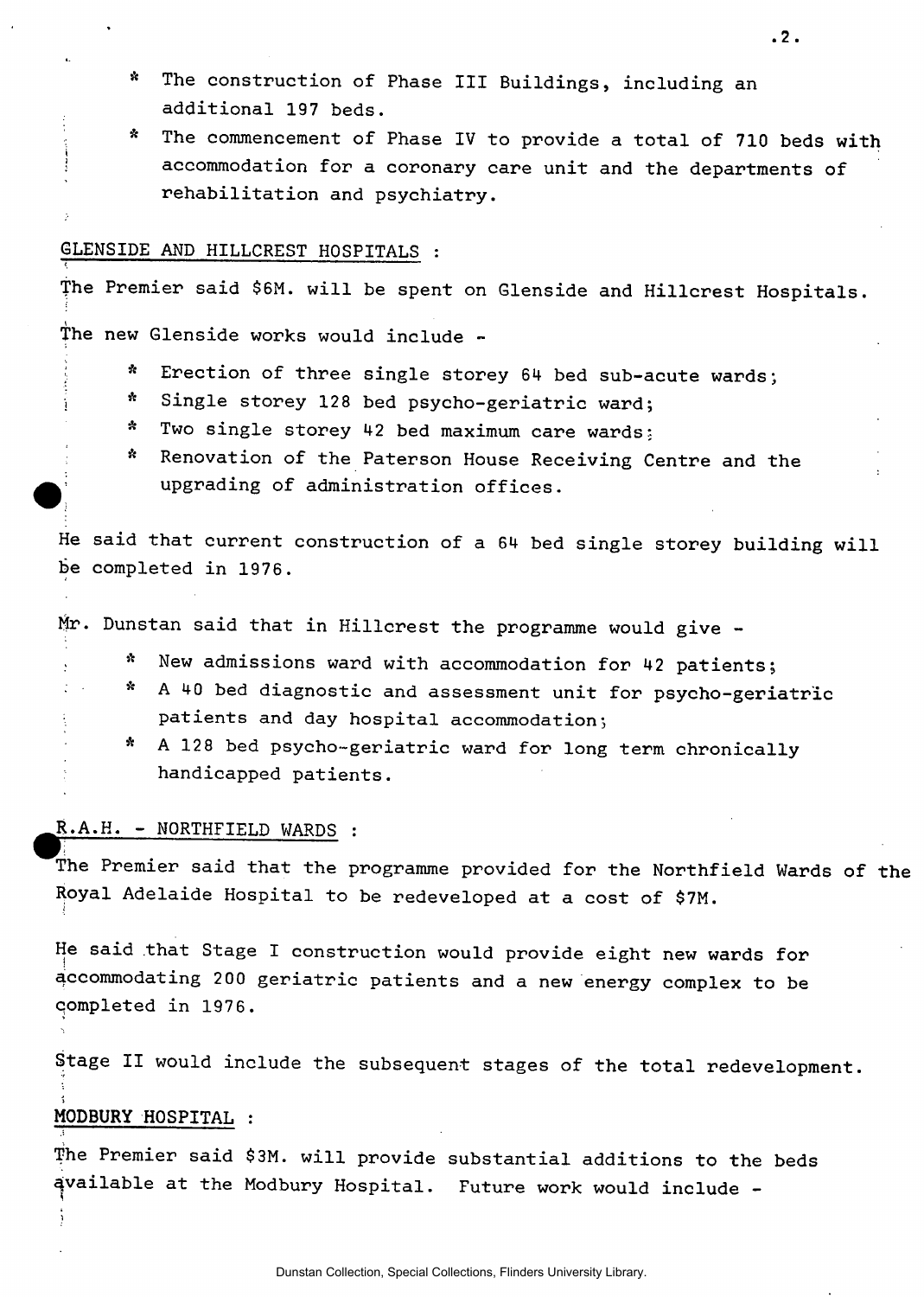- **\* A three storey building for nurse training;**
- **\* New building for psychiatric in-patients and day patients;**
- **\* Three level extension to the North Wing;**
- **\* Extens ion to the South Wing of five floors to provide 250 beds, laboratories and X-Ray Department.**

### **ROYAL ADELAIDE HOSPITAL :**

**He said that over the next three years \$3M. will be spent on the Royal Adelaide Hospital. The works would include -**

- **\* Conversion of existing ward area to provide a new major thoracic operating theatre;**
- **\* A new building to house a decompression chamber;**
- **\* A multi-storey building to accommodate specialised services, including cardiac neuro-surgery and gastro-enterology services;**
- **\* A new building for on-site accommodation for medical staff.**

**The Premier also announced that a centralised frozen food factory, costing \$6M. , would be built at Dudley Park with an initial capacity of 25,000**  *!*  **meals a day on a one shift basis.** 

**This would provide meals for the Modbury Hospital, the Strathmont Training Centre, the Glenside Hospital, the Flinders Medical Centre and other institutions.** 

# **MOUNT GAMBIER HOSPITAL :**

**The Premier said that in the South East the programme included a \$1M. ^Expenditure to -**

- **\* Extend the X-Ray Department and install additional X-Ray equipment;**
- **\* Develop the hospital laundry to provide a regional laundry and linen service;**
- **\* Complete the new Nurse Training School and add five storeys to the Nurses' Home to accommodate another 60 nurses.**

### **PORT AUGUSTA HOSPITAL :**

**In Port Augusta, the Hospital programme would provide for a \$2M. 26 bed Addition for geriatric patient accommodation, physiotherapy and pccupational therapy facilities, and an IMVS laboratory and ancillary offices.** 

**. 3 .**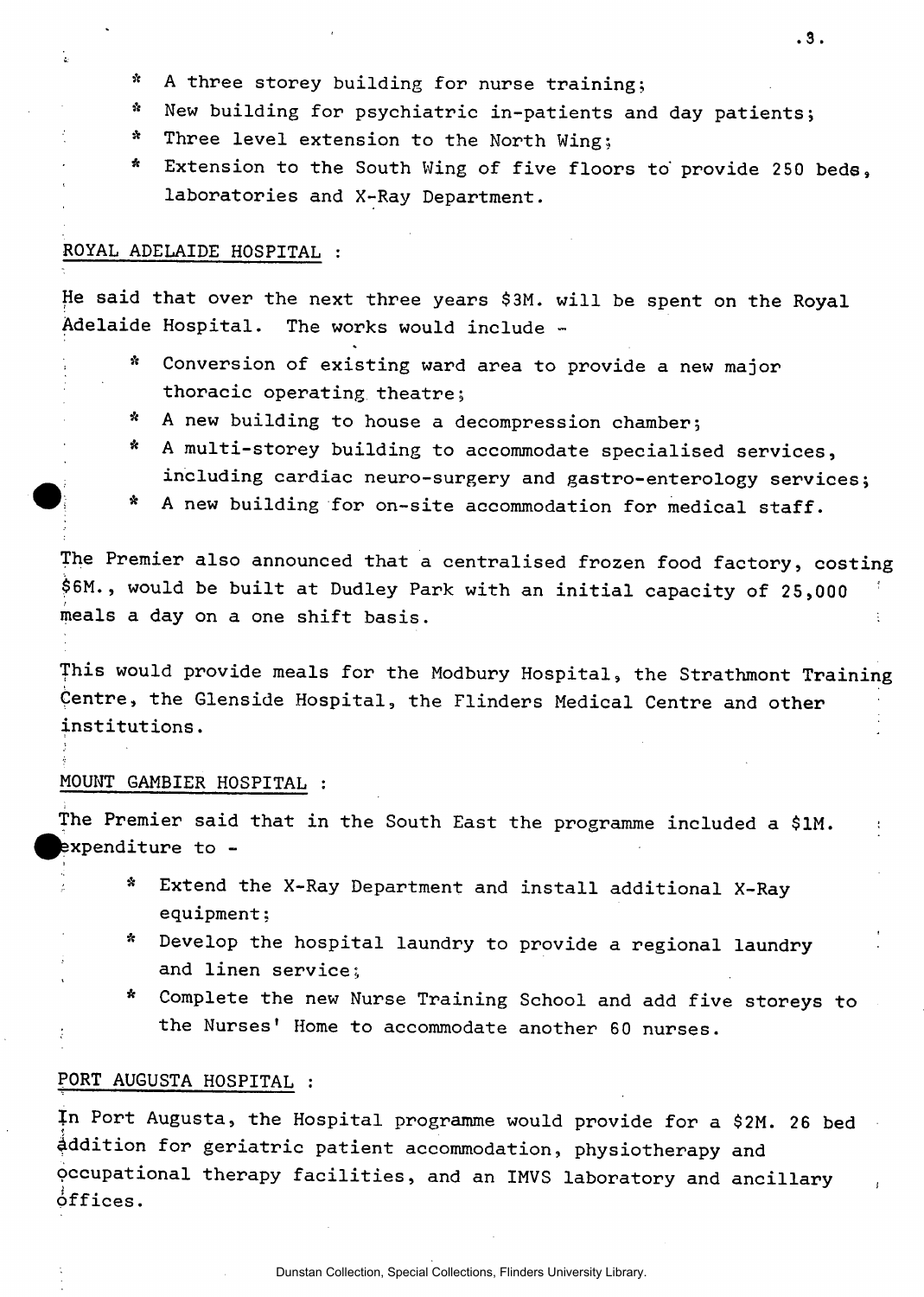### **•PORT PIRIE HOSPITAL :**

**The Premier said \$3M. will be spent over the next three years on Port Pirie Hospital as part of Phase II of its redevelopment.** 

**. 3 .** 

**A new medical geriatric ward block to accommodate 60 patients would consist of 8 six-bed wards, 2 two-bed wards and 8 single bed wards.** 

**The new block will be air-conditioned and would include a dining room, day room, physiotherapy and occupational therapy wing and ancillary rooms.** 

### **ADELAIDE CHILDRENS HOSPITAL :**

**Mr. Dunstan said that the involvement and concern of the State Government** *<sup>i</sup>* **for health care of the children of South Australia is reflected in the \$12M. to be spent over the next three years on the Adelaide Childrens Hospital development scheme.** 

**The total scheme of three phases is to be developed over the next five years.** 

#### **AGED CARE :**

**Care of the aged is also high on the list of priorities with the spending of \$11M. for the new 10 storey building of the second stage of the Home for Incurables extensions.** 

**The 416 bed East Block will provide long stay accommodation for incapacitated patients suffering from a chronic disease or illness and in need oif 'constant nursing care.** 

### **DENTAL THERAPY :**

**Following the construction of the new Dental Training School at Somerton: Park, a further \$5M. will be spent on a Principal School for Dental Therapists and Administration Headquarters at North Terrace, Adelaide.** 

**This will allow the present intake of Dental Therapy students to be increased from 48 to 64.** 

**Expansion of the School Dental Services aims to achieve the provision of free dental care to all primary schoolchildren in South Australia by 1980, extending later to include all children up to age 15 by 1985.**